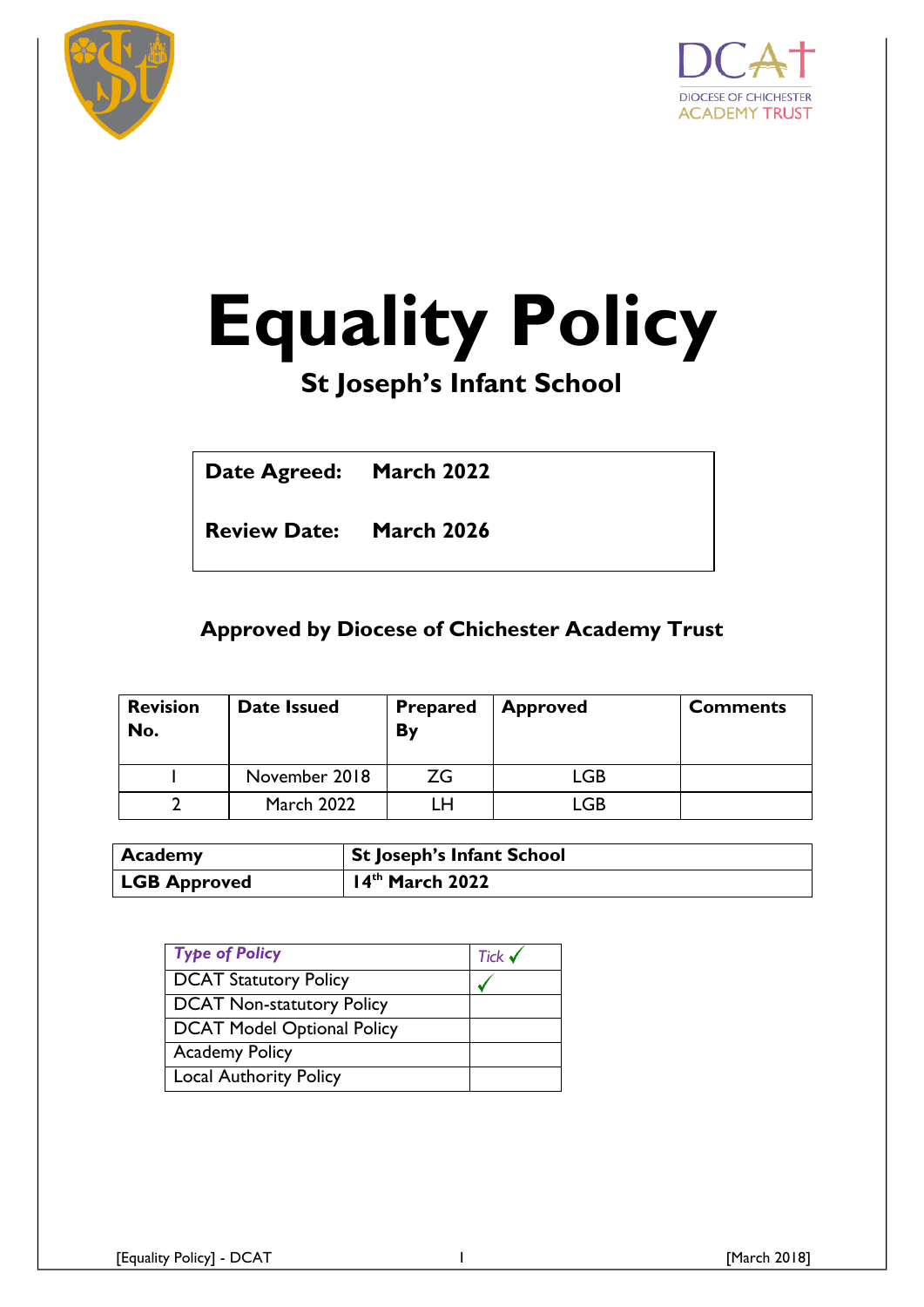



# **1. Aims**

Our Trust aims to meet its obligations under the public sector equality duty by having due regard to the need to:

- Eliminate discrimination and other conduct that is prohibited by the Equality Act 2010
- Advance equality of opportunity between people who share a protected characteristic and people who do not share it
- Foster good relations across all characteristics between people who share a protected characteristic and people who do not share it

# **2. Legislation and guidance**

This document meets the requirements under the following legislation:

- [The Equality Act 2010,](http://www.legislation.gov.uk/ukpga/2010/15/contents) which introduced the public sector equality duty and protects people from discrimination
- [The Equality Act 2010 \(Specific Duties\) Regulations 2011,](http://www.legislation.gov.uk/uksi/2011/2260/contents/made) which require schools/academies to publish information to demonstrate how they are complying with the public sector equality duty and to publish equality objectives

This document is also based on Department for Education (DfE) guidance: [The Equality Act](https://www.gov.uk/government/uploads/system/uploads/attachment_data/file/315587/Equality_Act_Advice_Final.pdf) [2010 and Schools.](https://www.gov.uk/government/uploads/system/uploads/attachment_data/file/315587/Equality_Act_Advice_Final.pdf)

This document also complies with our funding agreement and articles of association.

#### **3. Roles and responsibilities** The

governing board will:

- Ensure that the equality information and objectives as set out in this statement are published and communicated throughout the academy, including to staff, pupils and parents/carers/carers, and that they are reviewed and updated at least once every four years
- Delegate responsibility for monitoring the achievement of the objectives on a daily basis to the Headteacher

The equality link governor is Chris Hawker, they will:

- Meet with the designated member of staff for equality at least every year, and other relevant staff members, to discuss any issues and how these are being addressed
- Ensure they're familiar with all relevant legislation and the contents of this document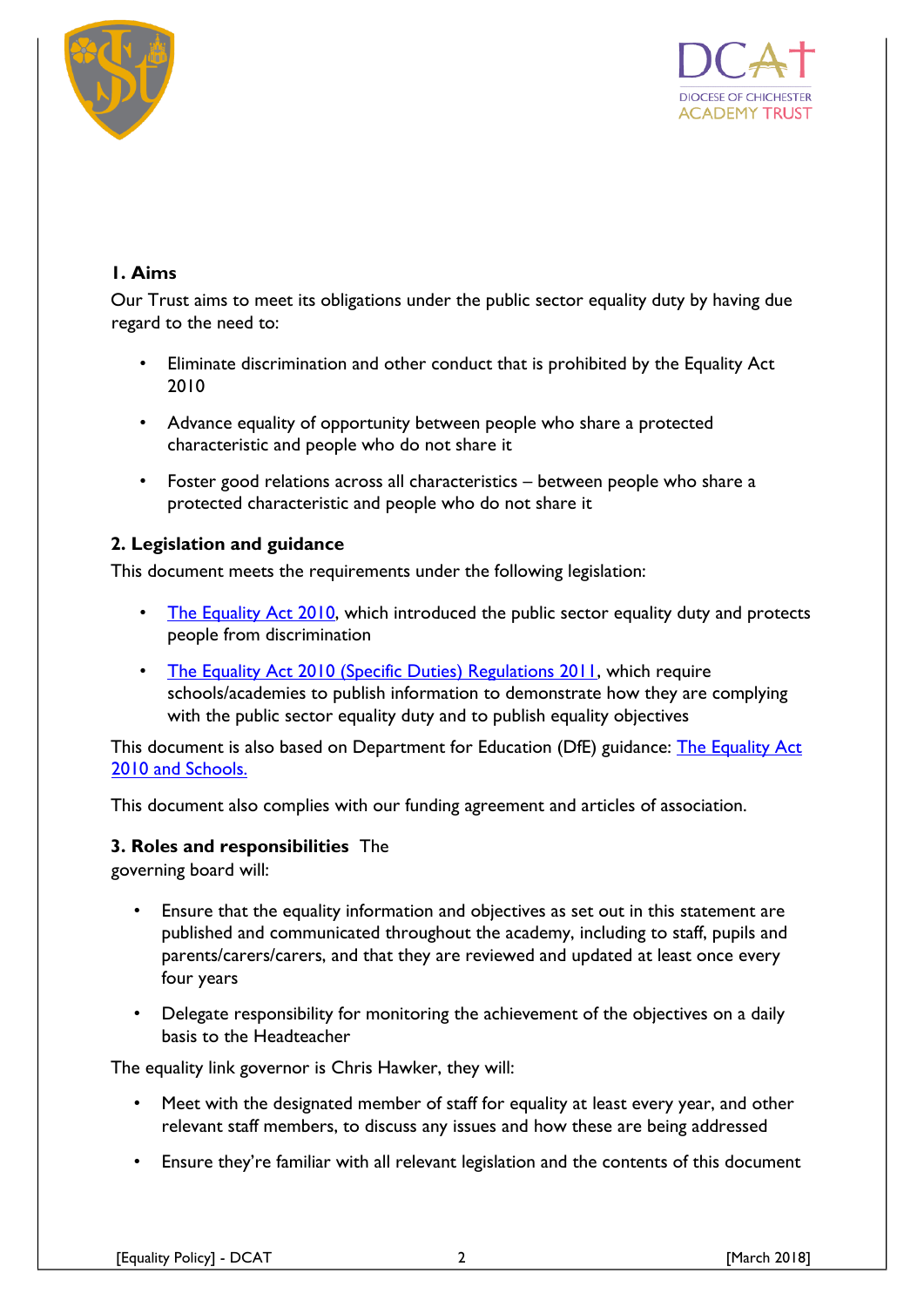



- Attend appropriate equality and diversity training
- Report back to the full governing board, regarding any issues

The Headteacher will:

- Promote knowledge and understanding of the equality objectives amongst staff and pupils
- Monitor success in achieving the objectives and report back to governors The designated member of staff for equality will be Lisa Hardy
- Support the Headteacher in promoting knowledge and understanding of the equality objectives amongst staff and pupils
- Meet with the equality link governor every term to raise and discuss any issues
- Support the Headteacher in identifying any staff training needs, and deliver training as necessary

All academy staff are expected to have regard to this document and to work to achieve the objectives as set out in section 8.

# **4. Eliminating discrimination**

The academy is aware of its obligations under the Equality Act 2010 and complies with nondiscrimination provisions.

Where relevant, our policies include reference to the importance of avoiding discrimination and other prohibited conduct.

Staff and governors are regularly reminded of their responsibilities under the Equality Act, for example during meetings. Where this has been discussed during a meeting it is recorded in the meeting minutes.

New staff receive training on the Equality Act as part of their induction, and all staff receive refresher training every Autumn Term

The academy has a designated member of staff for monitoring equality issues, and an equality link governor. They regularly liaise regarding any issues and make senior leaders and governors aware of these as appropriate.

# **5. Advancing equality of opportunity**

As set out in the DfE guidance on the Equality Act, the academy aims to advance equality of opportunity by:

- Removing or minimising disadvantages suffered by people which are connected to a particular characteristic they have (e.g. pupils with disabilities, or gay pupils who are being subjected to homophobic bullying)
- Taking steps to meet the particular needs of people who have a particular characteristic (e.g. enabling Muslim pupils to pray at prescribed times)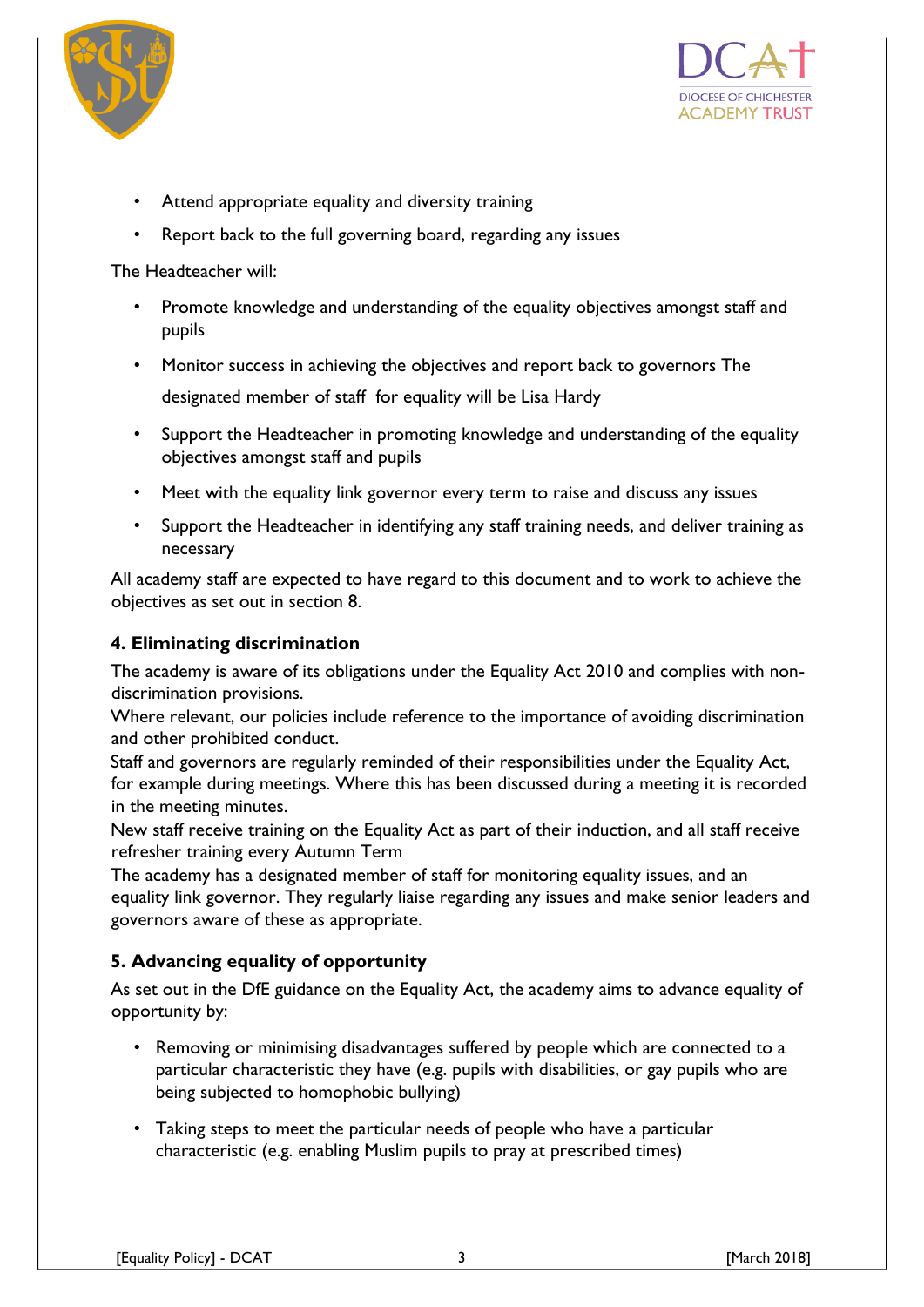



• Encouraging people who have a particular characteristic to participate fully in any activities (e.g. encouraging all pupils to be involved in the full range of academy societies)

In fulfilling this aspect of the duty, the academy will:

- Publish attainment data each academic year showing how pupils with different characteristics are performing
- Analyse the above data to determine strengths and areas for improvement, implement actions in response and publish this information
- Make evidence available identifying improvements for specific groups (e.g. declines in incidents of homophobic or transphobic bullying)
- Publish further data about any issues associated with particular protected characteristics, identifying any issues which could affect our own pupils

#### **6. Fostering good relations**

The academy aims to foster good relations between those who share a protected characteristic and those who do not share it by:

- Promoting tolerance, friendship and understanding of a range of religions and cultures through different aspects of our curriculum. This includes teaching in RE, citizenship and personal, social, health and economic (PSHE) education, but also activities in other curriculum areas. For example, as part of teaching and learning in English/reading, pupils will be introduced to literature from a range of cultures
- Holding assemblies dealing with relevant issues. Pupils will be encouraged to take a lead in such assemblies and we will also invite external speakers to contribute
- Working with our local community. This includes inviting leaders of local faith groups to speak at assemblies, and organising academy trips and activities based around the local community
- Encouraging and implementing initiatives to deal with tensions between different groups of pupils within the academy. For example, our academy council has representatives from different year groups and is formed of pupils from a range of backgrounds. All pupils are encouraged to participate in the academy's activities, such as sports clubs. We also work with parents/carers to promote knowledge and understanding of different cultures
- We have developed links with people and groups who have specialist knowledge about particular characteristics, which helps inform and develop our approach

#### **7. Equality considerations in decision-making**

The academy ensures it has due regard to equality considerations whenever significant decisions are made.